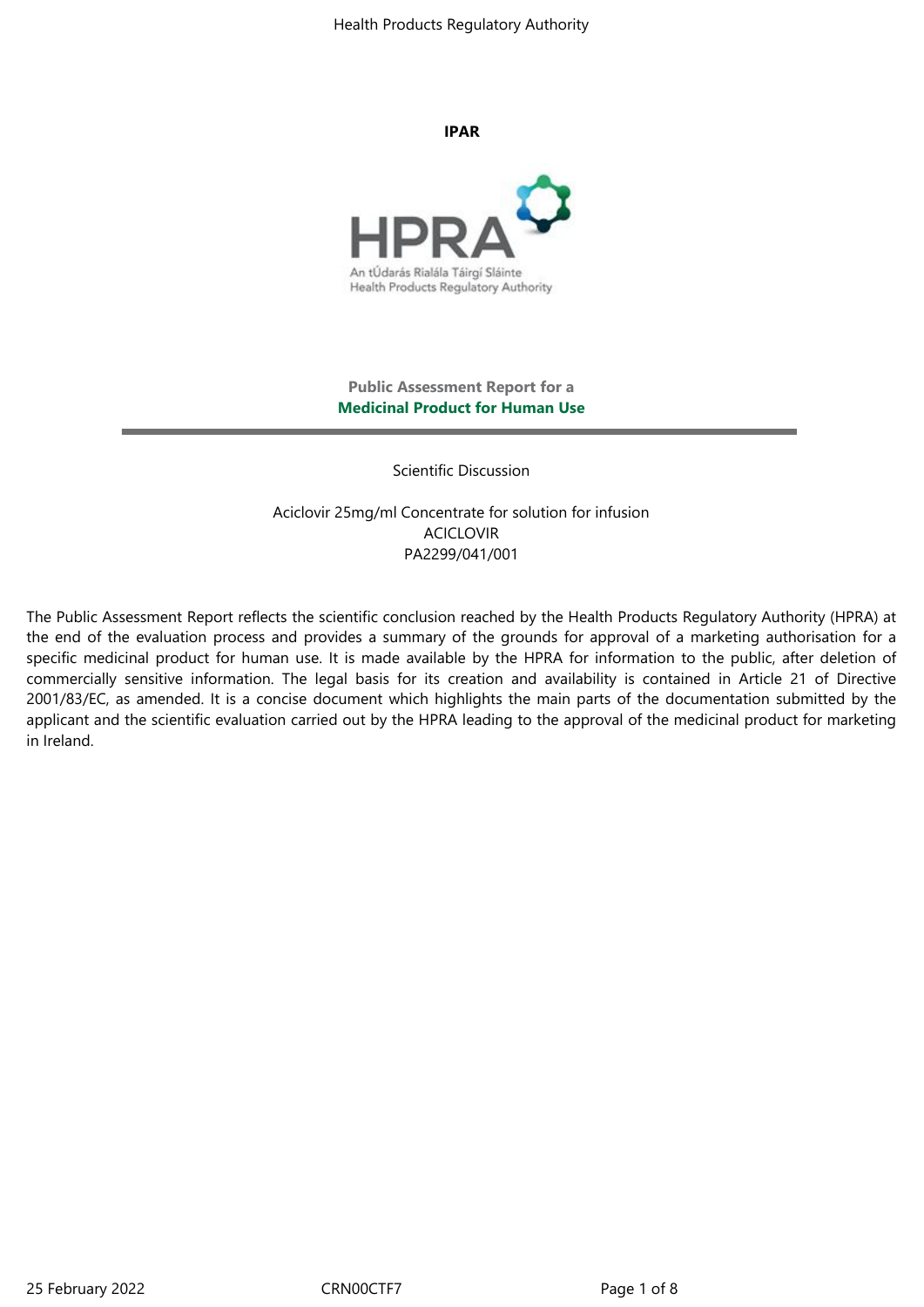## **CONTENTS**

- I. INTRODUCTION
- II. QUALITY ASPECTS
- III. NON-CLINICAL ASPECTS
- IV. CLINICAL ASPECTS
- V. OVERALL CONCLUSION AND BENEFIT-RISK ASSESSMENT
- VI. REVISION DATE
- VII. UPDATE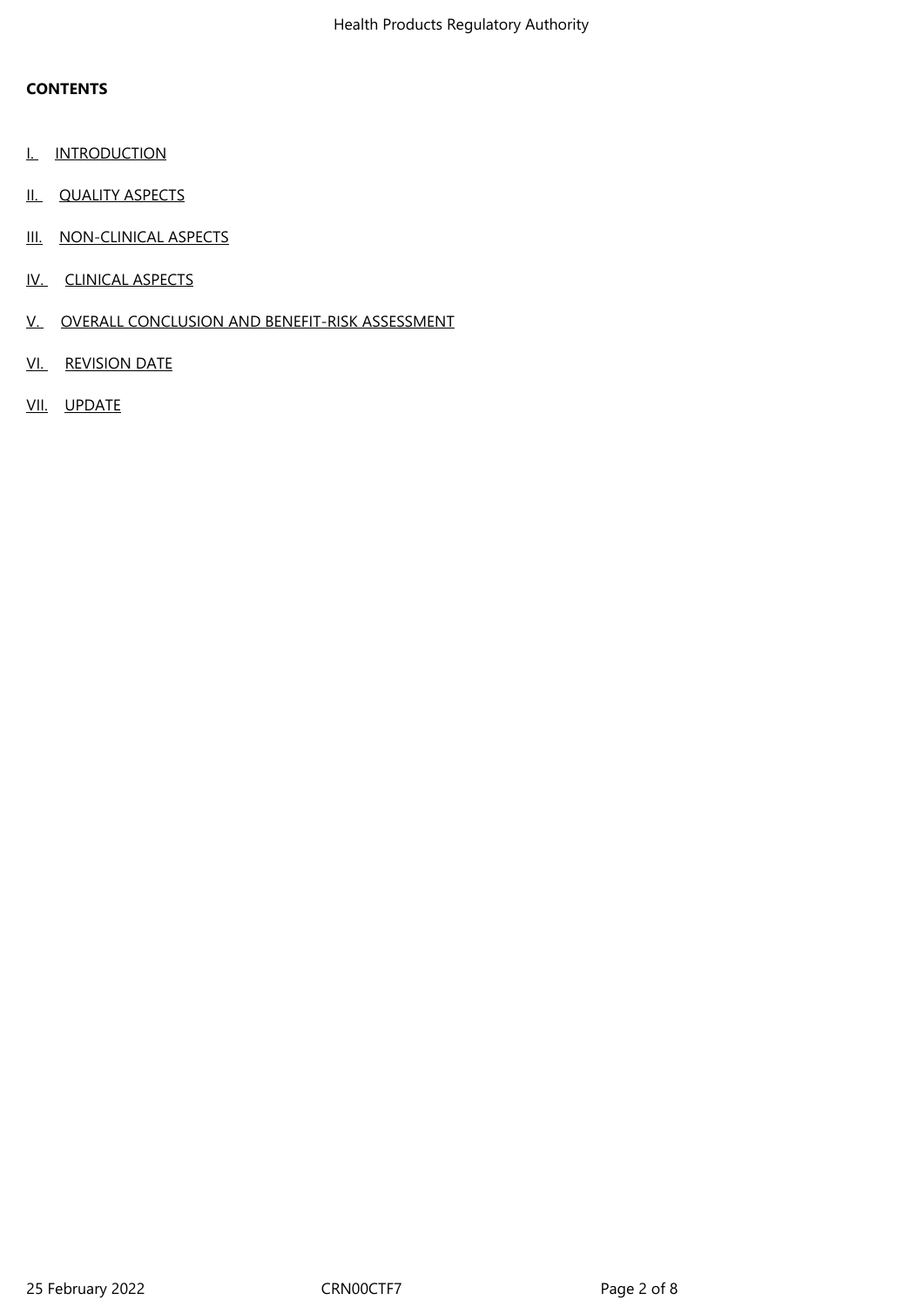## **I. INTRODUCTION**

This product was initially authorised under procedure number UK/H/1977/1/DC with the UK as RMS. The responsibility of RMS was transferred to Ireland on 05/12/2018 under procedure number IE/H/0869/1/DC.

Please note the following detail for the product in IE: Marketing Authorisation Number: PA2299/041/001

Marketing Authorisation Holder: Baxter Holding BV

The current Summary of Product Characteristics (SmPC) for this medicinal product is available on the HPRA website at www.hpra.ie.

The UK public assessment report published at the time of the initial marketing authorisation is provided herein.

#### **INTRODUCTION** т

Based on the review of the data on quality, safety and efficacy, the Reference Member State (RMS) and Concerned Member States (CMSs) consider that the application for Aciclovir 25 mg/ml Concentrate for solution for infusion in the treatment of the following indications could be approved.

- severe initial genital herpes in the immunocompromised and the nonimmunocompromised.

- for the prophylaxis and treatment of Herpes simplex infections in

immunocompromised patients.

- shingles (Varicella zoster virus) in immunocompetent patients in whom a serious course of the illness can be anticipated.

- initial and recurrent Varicella zoster infections in immunocompromised patients.

- herpes encephalitis.

- Herpes simplex infections in the neonate and infant up to 3 months of age.

This is an abridged complex application submitted under Article 10(3) of Directive 2001/83/EC as amended (hybrid application). This product is claiming to be generic medicinal product of Zovirax I.V. 250 mg and Zovirax IV 500 mg injection (PL 00003/0159), which was first licensed in the UK to The Wellcome Foundation Ltd on 6<sup>th</sup> April 1982.

With UK as the RMS in this Decentralised Procedure (UK/H/1977/001/DC), Claris Lifesciences UK Limited applied for the Marketing Authorisation for Aciclovir 25 mg/ml Concentrate for solution for infusion in Estonia, Luthuania, Republic of Ireland and The Netherlands.

Aciclovir is a synthetic acyclic purine nucleoside analogue (ATC J05A B01) with in vitro and in vivo inhibitory activity against human Herpes viruses, including Herpes simplex virus types 1 and 2 and Varicella Zoster Virus (VZV), Epstein Barr virus (EBV) and Cytomegalovirus (CMV). In cell culture aciclovir has the greatest antiviral activity against HSV-1, followed (in decreasing order of potency) by HSV-2, VZV, EBV, and CMV.

The inhibitory activity of aciclovir for HSV-1, HSV-2, VZV and EBV is highly selective. The enzyme thymidine kinase (TK) of normal, uninfected cells does not use aciclovir effectively as a substrate, hence toxicity to mammalian host cells is low; however, TK encoded by HSV, VZV and EBV converts aciclovir to aciclovir monophosphate, a nucleoside analogue, which is further converted to the diphosphate and finally to the triphosphate by cellular enzymes. Aciclovir needs to be phosphorylated to the active compound aciclovir triphosphate, in order to become active against the virus. Aciclovir triphosphate acts as an inhibitor of, and a substrate for, the herpes specified DNA polymerase preventing further viral DNA synthesis.

No new clinical or non-clinical studies were conducted, which is acceptable given that the application was based on being a hybrid medicinal product of the originator product that has been licensed for over 10 years. The product is to be administered as aqueous intravenous solutions containing the same active substance in the same concentration as the currently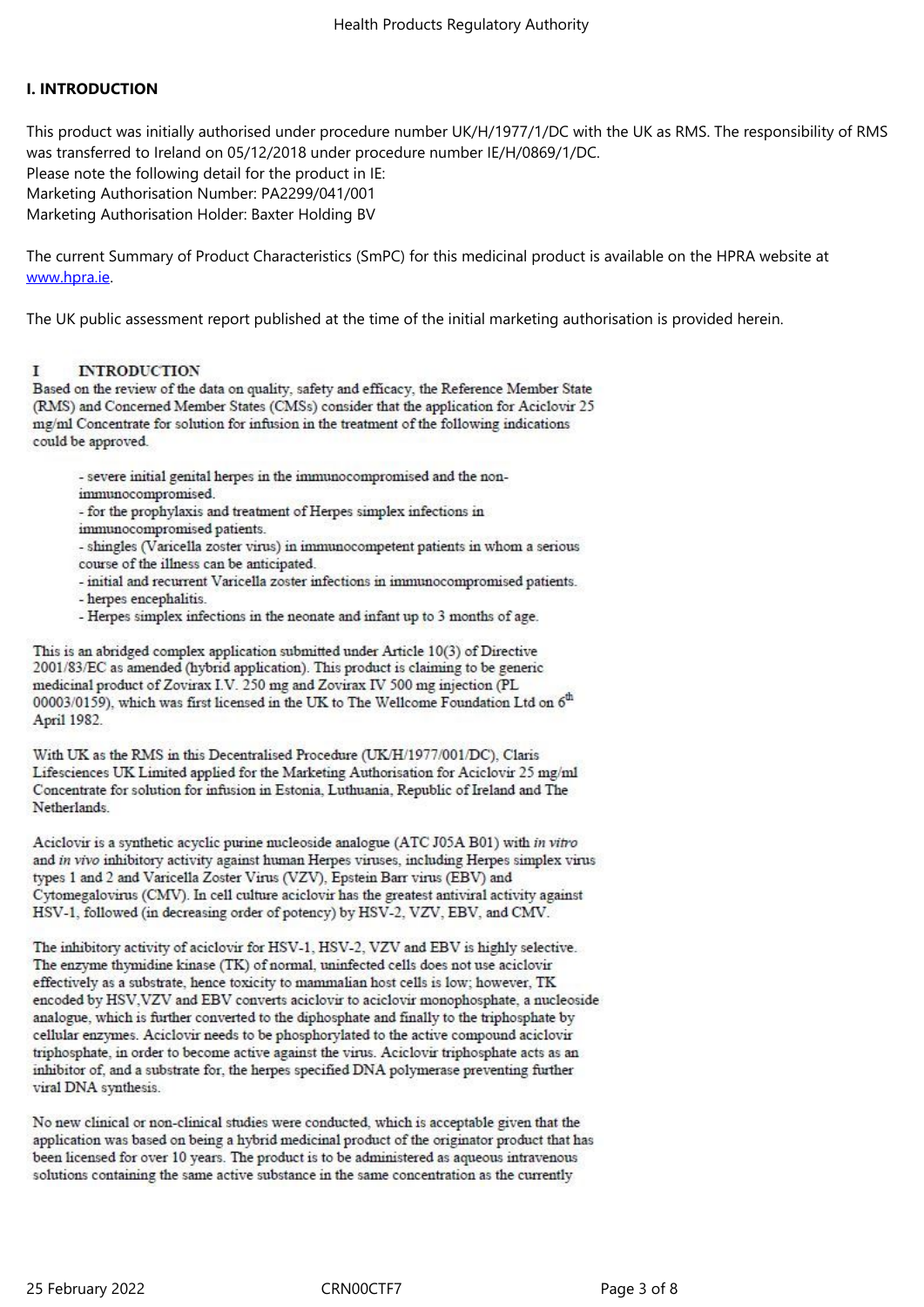Health Products Regulatory Authority

authorised reference product. Thus, in accordance with the Note for Guidance on the Investigation of Bioavailability and Bioequivalence (CPMP/EWP/QWP/1401/98Rev 1\*\*), the applicant was not required to submit bioequivalence studies for this application.

The RMS has been assured that acceptable standards of GMP are in place for this product type at all sites responsible for the manufacture and assembly of this product. For manufacturing sites within and outside the Community, the RMS has accepted copies of current manufacturer authorisations issued by inspection services of the competent authorities as certification that acceptable standards of GMP are in place at those sites.

The RMS considers that the Pharmacovigilance System as described by the applicant fulfils the requirements and provides adequate evidence that the applicant has the services of a qualified person responsible for pharmacovigilance and has the necessary means for the notification of any adverse reaction suspected of occurring either in the Community or in a third country. Suitable justification has been provided for the non-submission of a Risk Management Plan.

All member states agreed to grant a licence for the above product at the end of the procedure (Day 210 -  $19^{th}$  December 2012). After a subsequent national phase, the UK granted a licence for this product on 25<sup>th</sup> January 2013 (PL 20568/0029).

## **II. QUALITY ASPECTS**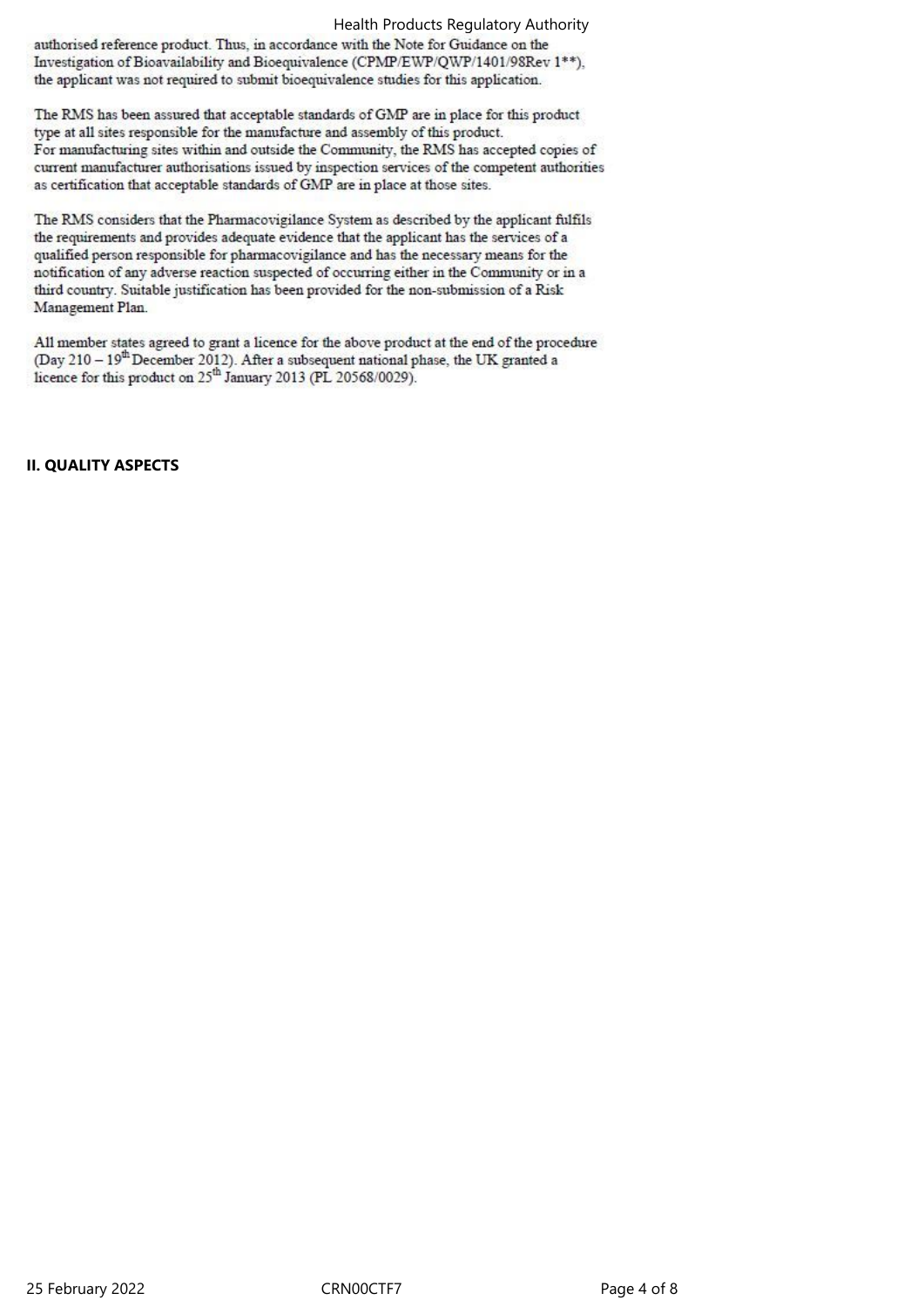#### SCIENTIFIC OVERVIEW AND DISCUSSION **TTT III.1 QUALITY ASPECTS DRUG SUBSTANCE**

**INN**: Aciclovir sodium **Chemical Names:** 2-amino-9-[(2-hydroxyethoxy) methyl]-1,9-dihydro-6H-purin-6-one

Structure:



Molecular formula: CgH11N5O3

Molecular weight: 225.2

Physical form: A white to almost white, crystalline powder. Solubility: Slightly soluble in water, freely soluble in dimethyl sulphoxide, very slightly soluble in ethanol (96 %). It dissolves in dilute solutions of mineral acids and alkali hydroxides.

Aciclovir sodium is the subject of a European Pharmacopoeia monograph.

All aspects of the manufacture and control of the active substance aciclovir sodium are covered by a European Directorate for the Quality of Medicines (EDQM) Certificate of Suitability.

## **DRUG PRODUCT**

**Other Ingredients** 

Other ingredients consist of the pharmaceutical excipients hydrochloric acid, sodium hydroxide and water for injections.

All excipients comply with the relevant European Pharmacopoeia monographs. Satisfactory Certificates of Analysis have been provided for these excipients.

The above excipients do not contain materials of animal or human origin. No genetically modified organisms (GMO) have been used in the preparation of this product.

## **Pharmaceutical Development**

The objective of the pharmaceutical development programme was to obtain a stable product containing aciclovir sodium that could be considered a hybrid medicinal product of Zovirax I.V. 250 mg and Zovirax IV 500 mg injection (The Wellcome Foundation Ltd).

Suitable pharmaceutical development data have been provided for this application.

Comparative impurity profiles have been provided for the proposed and originator products. is s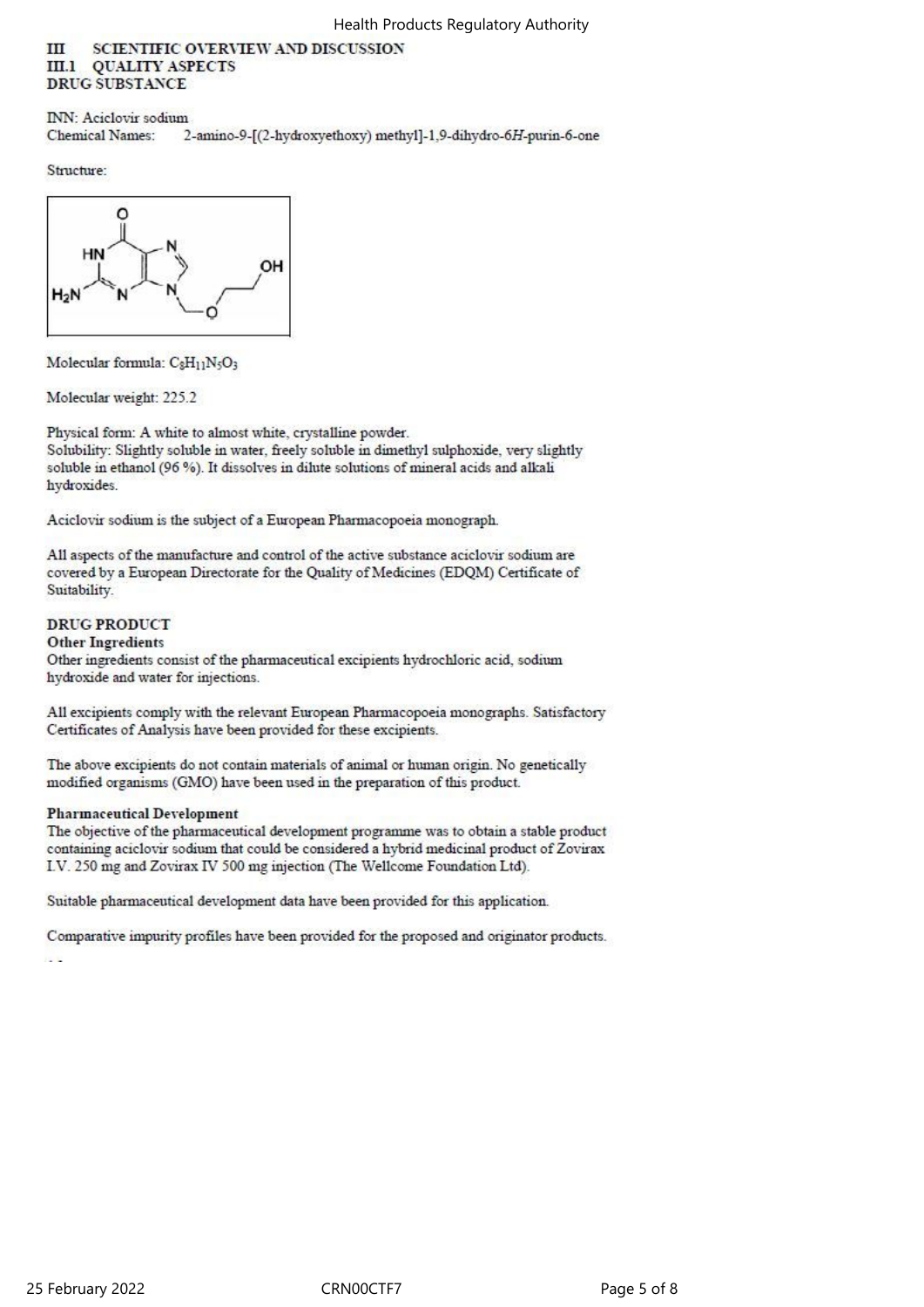## Manufacture

Satisfactory batch formulae have been provided for the manufacture of the product, along with an appropriate account of the manufacturing process. The manufacturing process has been validated and has shown satisfactory results. Satisfactory process validation data on pilot-scale batches have been provided. The applicant has committed to perform process validation on future commercial-scale batches.

## **Finished Product Specifications**

The finished product specification is satisfactory. Test methods have been described and adequately validated. Batch data have been provided and comply with the release specifications. Certificates of Analysis have been provided for any working standards used.

#### **Container Closure System**

The finished product is supplied in glass vials with Teflon coated rubber stopper and flip-off seal. The pack sizes are 5, 10, 20 x 10ml and 20 x 20ml.

Specifications and Certificates of Analysis for the primary packaging material have been provided. These are satisfactory. All primary packaging is controlled to European Pharmacopoeia standards and complies with relevant guidelines.

#### Stability

Finished product stability studies have been conducted in accordance with current guidelines and in the packaging proposed for marketing.

Based on the results, a shelf life of 24 months for unopened vials with storage conditions 'Keep this medicine out of the sight and reach of children', 'Do not store this medicine above 25°C' 'Do not refrigerate' and 'Store in the original carton in order to protect from light' are set. These are satisfactory.

After dilution: Chemical and physical in-use stability has been demonstrated for 12 hours at 25°C. From a microbiological point of view the product should be used immediately. If not used immediately, in-use storage times and conditions prior to use are the responsibility of the user.

## Bioequivalence/bioavailability

No bioequivalence studies have been submitted and none are required to support an application of this type.

## Summary of Product Characteristics (SmPC), Patient Information Leaflet (PIL) and Labelling

The SPC, PIL and labelling are pharmaceutically satisfactory.

A package leaflet has been submitted to the MHRA together with results of consultations with target patient groups ("user testing"), in accordance with Article 59 of Council Directive 2001/83/EC. The results indicate that the package leaflet is well-structured and organised, easy to understand and written in a comprehensive manner. The test shows that the patients/users are able to act upon the information that the package leaflet contains.

The Marketing Authorisation holder has stated that not all pack sizes may be marketed. They have committed to get the mock-ups approved for unmarketed pack sizes before those packs are commercially marketed.

## Marketing Authorisation Application (MAA) Form

The MAA form is pharmaceutically satisfactory.

## **Expert Report**

A pharmaceutical expert report has been written by an appropriately qualified person and is a suitable summary of the pharmaceutical aspects of the dossier.

#### Conclusion

There are no objections to the approval of this product from a pharmaceutical point of view.

## **III. NON-CLINICAL ASPECTS**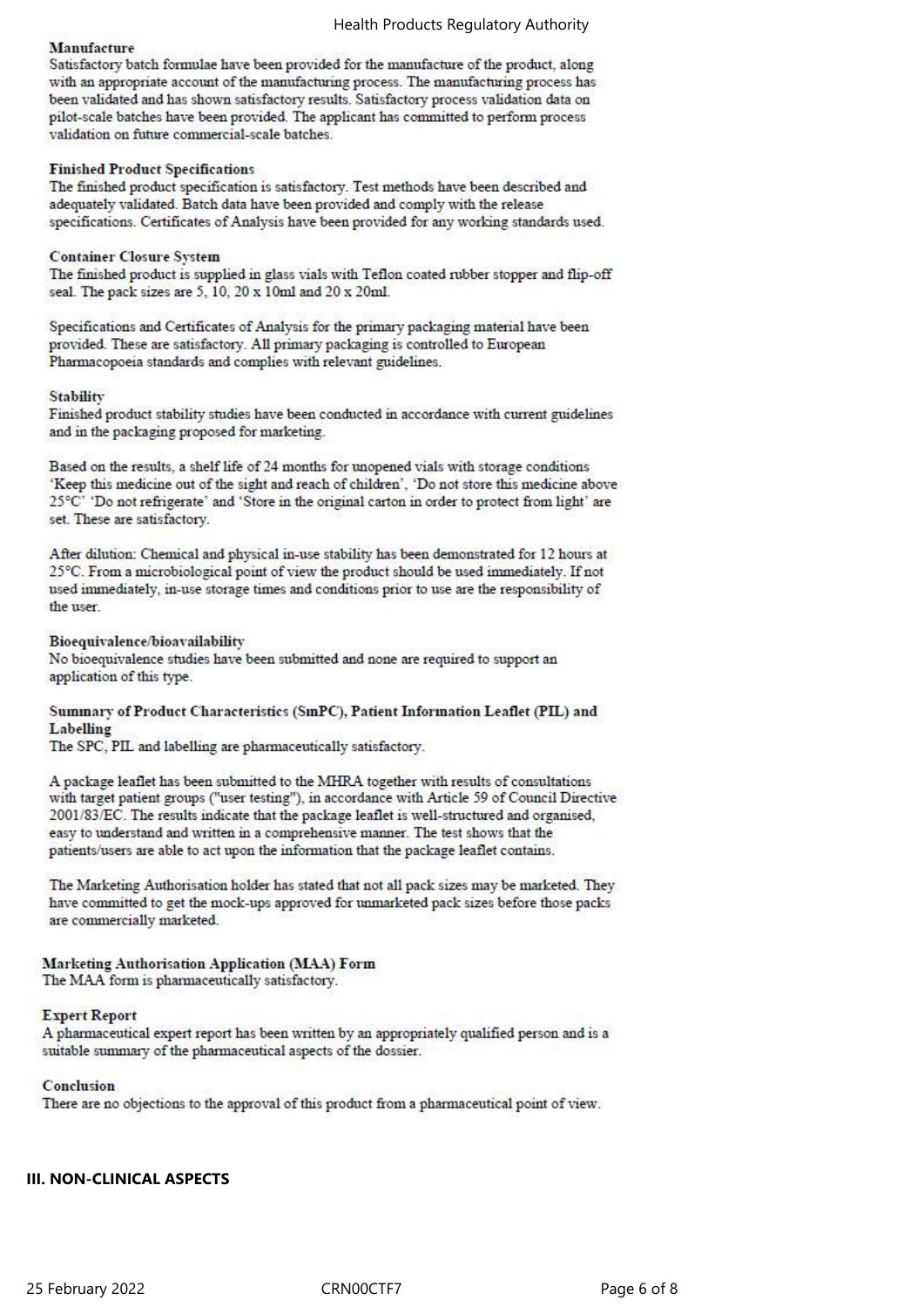## III.2 NON-CLINICAL ASPECTS PHARMACODYNAMICS, PHARMACOKINETICS, TOXICOLOGY

The pharmacological, pharmacokinetic and toxicological properties aciclovir sodium is well-known.

No new non-clinical data have been supplied with this application and none are required for applications of this type. The non-clinical expert report has been written by an appropriately qualified person and is a suitable summary of the non-clinical aspects of the dossier.

Suitable justification has been provided for the non-submission of an environmental risk assessment.

There are no objections to the approval of this product from a non-clinical point of view.

## **IV. CLINICAL ASPECTS**

## **III.3 CLINICAL ASPECTS**

In accordance with the guideline on the investigation of bioequivalence (CPMP/EWP/QWP/1401/98 Rev 1/Corr\*\*), a bioequivalence study is not requested if the test product is an aqueous intravenous solution containing the same active substance as the reference product. No bioequivalence study has been submitted with this application and none is required.

No new data have been submitted and none are required for applications of this type.

#### Pharmacodynamics

No new data have been submitted and none are required for applications of this type.

#### Clinical efficacy

No new data have been submitted and none are required for applications of this type.

#### Clinical safety

Aciclovir sodium has an acceptable adverse event profile. No new safety data were supplied or required for this hybrid application. Aciclovir sodium has a well-established side-effect profile and is generally well-tolerated.

#### Summary of Product Characteristics (SmPC), Patient Information Leaflet (PIL) and labelling

The SmPC, PIL and labelling are satisfactory from a clinical perspective and consistent with those for the reference product.

## **Clinical Expert Report**

The clinical expert report is written by an appropriately qualified physician and is a suitable

summary of the clinical aspects of the dossier.

Marketing Authorisation Application (MAA) Form The MAA form is satisfactory from a clinical perspective.

#### **Clinical Conclusion**

There are no objections to the approval of this product from a clinical point of view.

## **V. OVERALL CONCLUSIONS**